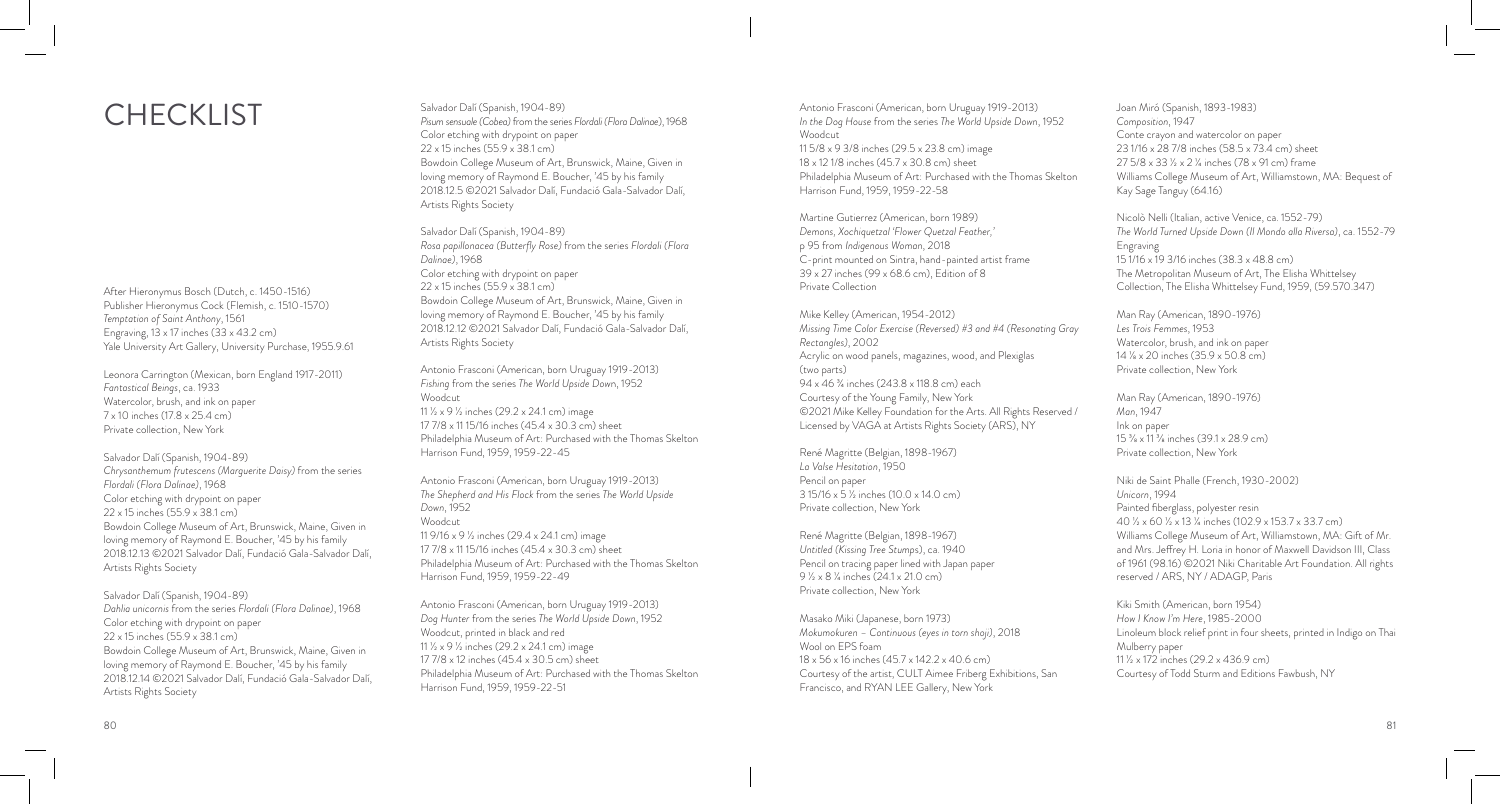Nancy Spero (American, 1926-2009) *Carnival II*, 2000 Handprinting and printed collage on paper 95 ¼ x 19 inches (241.9 x 48.3 cm) Bowdoin College Museum of Art, Brunswick, Maine, Gift of Alvin Hall, Class of 1974, 2017.39

John Tenniel (English, 1820-1914) *"'You are old,' said the youth…"* from *Alice's Adventures in Wonderland*, 1865 Graphite on paper 3 ¾ x 4 ¼ inches (9.5 x 10.8 cm) Courtesy of D & D Galleries / Classic Editions

John Tenniel (English, 1820-1914) *"Alice in Wonderland"* from *Alice's Adventures in Wonderland,* 1865 Graphite on paper 3 ¾ x 3 ¼ inches (9.5 x 8.3 cm) Courtesy of D & D Galleries / Classic Editions

John Tenniel (English, 1820-1914) *"'In my youth,' Father William replied…"* from *Alice's Adventures in Wonderland*, 1865 Graphite on paper 3 ¼ x 4 ¼ inches (8.3 x 10.8 cm) Courtesy of D & D Galleries / Classic Editions

John Tenniel (English, 1820-1914) *"Transformation!"* from *Through the Looking Glass*, 1871 Graphite on paper 3 ¼ x 2 3/8 inches (8.3 x 6.0 cm) Courtesy of D & D Galleries / Classic Editions

John Tenniel (English, 1820-1914) *"Alice and Kitty"* from *Through the Looking Glass*, 1871 Graphite on paper 4 ½ x 3 ½ inches (11.4 x 8.9 cm) Courtesy of D & D Galleries / Classic Editions

John Tenniel (English, 1820-1914) *"and it really was a kitten after all"* from *Through the Looking Glass*, 1871 Graphite on paper 3 ¼ x 2 3/8 inches (8.3 x 6.0 cm) Courtesy of D & D Galleries / Classic Editions

## WORKS BY THE HAAS BROTHERS

*The Alien*, 2014

*Bi-Threesome*, 2014 Pen on leather, bronze tiles 10 ½ x 8 ½ inches (26.7 x 21.6 cm)

Courtesy of the artists *Brown Lunch*, 2014 Pen on leather, bronze tiles

Courtesy of the artists *The Italian Couple*, 2014 Pen on leather, bronze tiles 18 x 18 inches (45.7 x 45.7 cm) Courtesy of the artists

*John Pope*, 2014

Pen on leather

Oil paint on canvas, bronze tiles 35 x 48 inches (121.9 x 88.9 cm) Courtesy of the artists

10 x 10 inches (25.4 x 25.4 cm) Courtesy of the artists

10 x 12 x 3 5/16 inches (25.4 x 30.5 x 8.4 cm)

*Leather manifesto: Advocates for the Sexual Outsider*, 2014

Pen on leather, bronze tiles 18 x 14 inches (45.7 x 35.6 cm) Courtesy of the artists

*The Slut*, 2014 Pen on leather, bronze tiles 10 ½ x 8 ½ inches (26.7 x 21.6 cm) Courtesy of the artists

*Toughy*, 2014 Icelandic sheepskin, cast bronze, ebony 15 x 24 x 14 inches (38.1 x 61.0 x 35.6 cm) Courtesy of Thomas Rom

*Zumi Rosow*, 2014 Oil paint on leather, bronze tiles 22 x 25 inches (63.5 x 55.9 cm) Courtesy of the artists

*Fungi Ritchie*, 2016 Glass beads, wire, mixed fiber stuffing, bronze 78 x 51 inches (198.1 x 129.5 cm) Courtesy of Giora Kaplan

*Kiss My Brass!*, 2016 Brass hex tiles, steel, resin 27 ½ x 80 x 25 inches (69.9 x 203.2 x 63.5 cm) Courtesy of Thomas Rom

*Dodi Eye-ed*, 2017 Brass hex tiles, hand blown glass, electrical lighting 43 ½ x 21 x 19 ½ inches (110.5 x 53.3 x 49.5 cm) Courtesy of Thomas Rom

*Large Socatra*, 2017 Aluminum hex tiles, hand blown glass, electrical lighting 77 x 47 x 22 inches (195.6 x 119.4 x 55.9 cm) Courtesy of the artists and Marianne Boesky Gallery, New York and Aspen ©The Haas Brothers

*Princess Eye*, 2017 Brass hex tiles, hand blown glass, electrical lighting 44 ½ x 22 x 19 inches (113.0 x 55.9 x 48.3 cm) Courtesy of Thomas Rom

*Amanda Seat*, 2018 Sheepskin, cast bronze 40 x 44 x 27 inches (101.6 x 111.8 x 68.6 cm) Courtesy of Keith Fox and Tom Keyes

*Horn to be Wild*, 2018 Sheepskin, cast bronze, ebony 19 x 36 x 12 inches (48.3 x 91.4 x 30.5 cm) Courtesy of Laura and Jim DeMare

*She's So Ducky*, 2018 Velveteen, walnut, glass, electrical lighting 54 x 67 x 26 inches (137.2 x 170.2 x 66.0 cm) Courtesy of the artists and Marianne Boesky Gallery, New York and Aspen ©The Haas Brothers

*Wavy Jones*, 2018 Sheepskin, cast bronze, ebony 48 x 13 x 13 inches (121.9 x 33.0 x 33.0 cm) Holleman Family Collection, Courtesy of the artists and Marianne Boesky Gallery, New York and Aspen ©The Haas Brothers

*Aloe, Dolly*, 2019 Glass beads, waxed paracord, steel 41 x 41 x 39 ½ inches (104.1 x 104.1 x 100.3 cm) 20 inches (50.8 cm) rug diameter Courtesy of the artists and Marianne Boesky Gallery, New York and Aspen ©The Haas Brothers

*Aloe, I Love You*, 2019 Glass beads, waxed paracord, steel 63 x 35 x 38 ½ inches (160.0 x 88.9 x 97.8 cm) Courtesy of the artists and Marianne Boesky Gallery, New York and Aspen ©The Haas Brothers

*Blue Reed*, 2019 Glass beads, wire, wood, mixed fiber stuffing 27 ½ x 18 x 22 inches (69.9 x 45.7 x 55.9 cm) Courtesy of the artists and Marianne Boesky Gallery, New York and Aspen ©The Haas Brothers